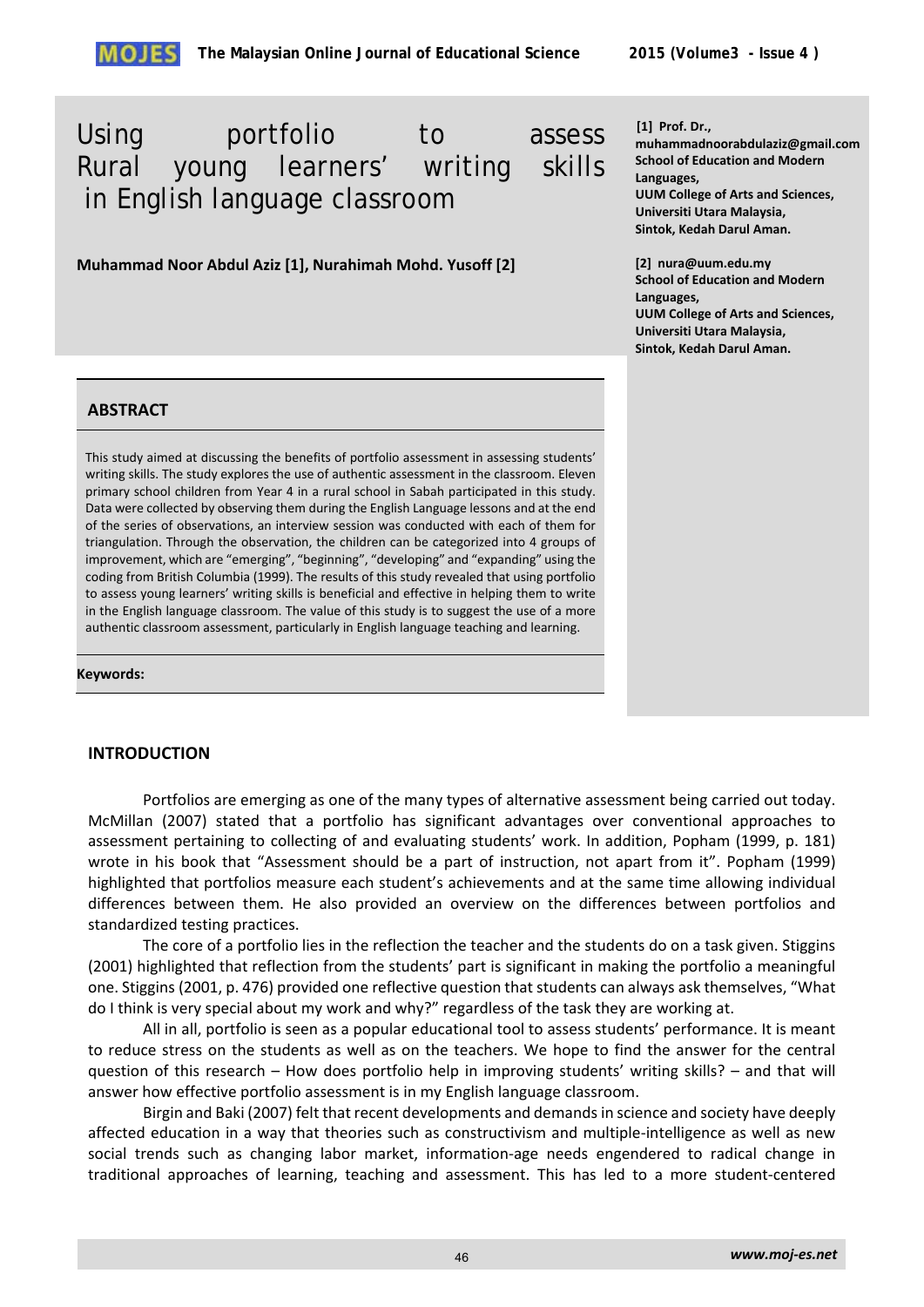teaching elsewhere because teachers are getting more frustrated day after day with standardized examinations (Hansen, 1993, as cited by Thomas et al., 2004).

It is positively argued that traditional tests do not assess the child as a whole. They do not reflect the current theories in learning, do not portray a vivid image of how the child excels in the classroom, and also do not provide constructive feedback for growth (Chen & Martin, 2000). As such, to curb the problem of standardized exams, many scholars such as Popham (1999), Stiggins (2001) and McMillan (2007) suggested that portfolio should be given consideration in an attempt to see changes in assessment. They agreed upon a common basis – Portfolios are much more than large student folders containing examples of student work. They come with terms to the idea that portfolio prepares the platform for a more relaxed assessment, where stress is no more on getting distinctions but the emphasis is on the learning.

In relation to the English language, students' writing has always been a problem and a focus (Mohd. Saat Abbas, Suzihana Saharan, Yahya Che Lah & Abd. Rashid Mohamad, 2005). What more for students in rural areas where access to the English language is limited. To add to the problem, students and teachers are burdened with an exam-oriented education system which does not emphasize creativity but focuses only on achieving A's in the examination (Mohd Sofi Ali, 2003 & Gomez, 2003).

 According to Mitchell (1992) as cited by Thomas et al. (2004), portfolios are becoming the most well-known form of performance assessment being used from kindergarten through graduate school. This shows that alternative assessment such as portfolio seems to win the hearts of the teachers and is attracting them to use a more on-going and authentic assessment to evaluate students' performance.

To date, to our knowledge, massive studies on portfolio effectiveness are only carried out at tertiary education level. Angelo (2009) highlighted a similar study to this paper in the context of higher learning. Angelo found that portfolio assessment helped in guiding and motivating students in their writing. Fewer studies (Garcia, Meyer & Walsh, 2002; Lipson, Mosenthal, Daniels, & Woodside-Iron, 2000) have been conducted on how portfolio assessment improves students' English language writing skills particularly at the primary school level. Thus, we would like to see how much an alternative assessment, in this case study - portfolio assessment, as opposed to traditional standardized multiple-choice tests -- is effective in improving students' English language proficiency and in particular, their writing skill.

## **The Study**

This study focused on getting to understand how portfolio helps in improving students' writing skills. It was carried out in a school in Kudat district in Sabah. The design of the research was an interpretive one (Creswell, 2008) because we used qualitative approach in gathering the data for this study.

In this research, purposeful sampling (Creswell, 2008) was used to select the participants of the study. Purposeful sampling was adopted in order to understand the phenomenon and to develop a more in-depth understanding of the problem faced (Creswell, 2008). Participant observation was also carried out during the lessons. A writing process checklist adapted from McKenzie and Tompkins (1984) was used in observing the students' gradual improvement in the writing tasks given namely pair writing, dialogue scripting, picture description and journal entries.

We prepared a set of interview questions adapted from Wafa Fahed (2007) and Losardo and Notari-Syverson (2001). The interview questions consisted of process writing as well as how the students felt about portfolio, what they liked most about portfolio, what put them down, how much the teacher helped them in their writing, what should be done to improve the assessment and how they felt about the 'new' assessment that was taking place in their classroom.

There are 11 participants in this research. The following are descriptions of each participant. We maintain the ethics of research by not revealing the real name of the participants who were also our pupils (Lincoln & Guba, 1985).

**Ema:** A girl of 10 years old, very neat and tidy in appearance, she comes to school every day without fail. Her attendance record is good. She acquires satisfying level of understanding for most subjects and English, in particular. Her father is a woodcutter who works on contract basis while her mother is a full time home maker. She is the eldest in her family and she has two younger brothers who are in the same school. Based on the interaction in the classroom, she loves English Language so much and wants to be an English Language teacher when she grows up. Both her parents studied until PMR (formerly known as SRP) level and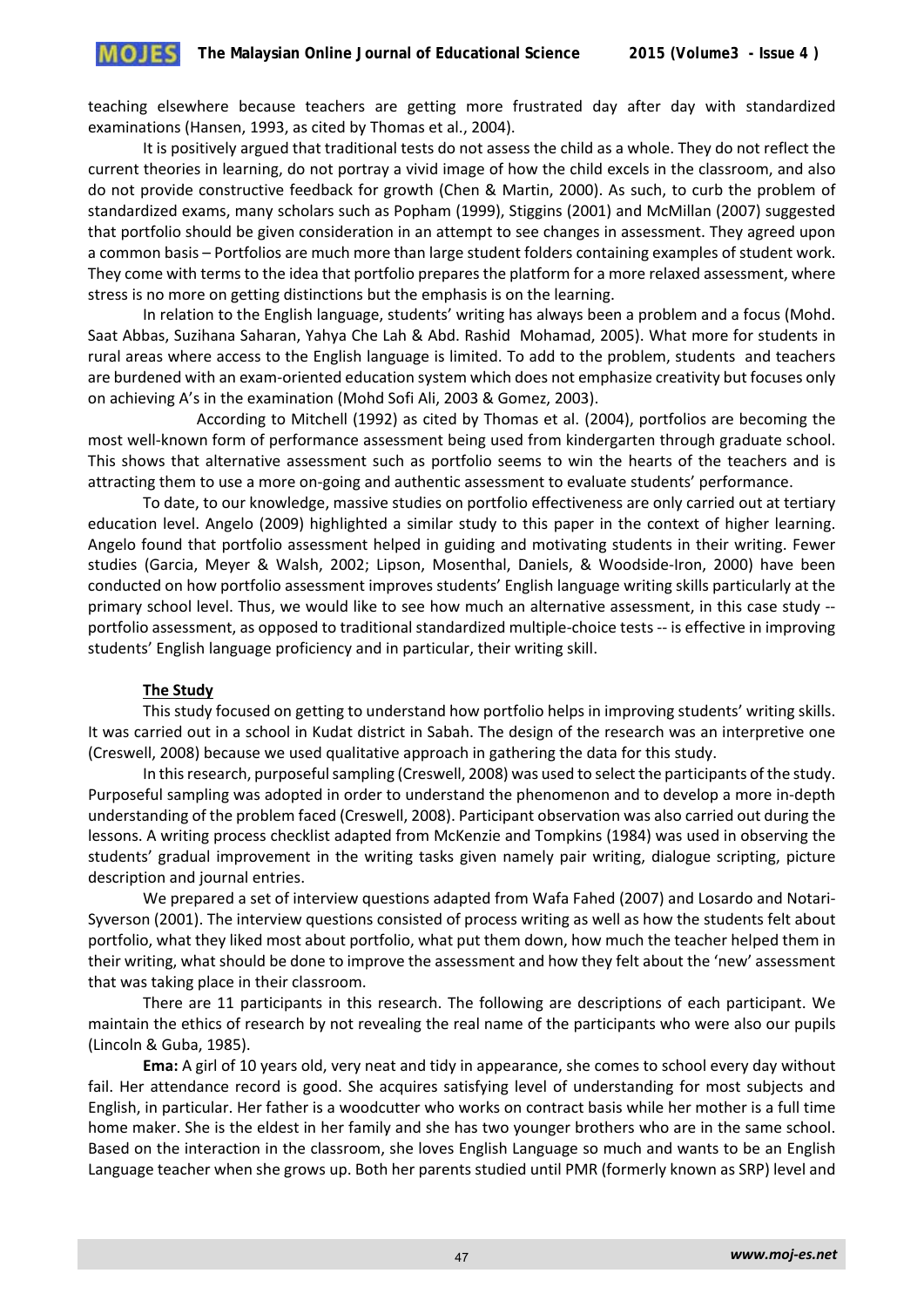they put some effort to guide Ema with her homework every night. She finishes all her homework in time and she is also the class monitor. She is the school's target of 5A candidate for UPSR.

**Ros:** Comes from a medium family of 8 members and has only 2 rooms in the house. They have to share everything. Her attendance to school is good, just like Ema. She is Ema's best friend. They come to school together. Ros has never failed to greet all the teachers in school every morning in English. Compared to Ema, Ros is not proficient in the English Language. She has problems saying new words out loud and is quite a shy girl if she is alone. Her father is a fisherman who comes home only thrice a week. So, they are left with their mother most of the time. Ros has two elder brothers and one elder sister. Her younger sisters are 5 and 2 years old respectively. Ros is left alone to study at home because all the three elder siblings are in boarding school and they only come back once every fortnight. Both her parents are illiterates. Despite that, she does finish her work but she makes a lot of errors in spelling and sentence construction.

**Arif:** A cute boy who was registered to school a year later of his actual date. So, he is 11 years old but he is in Year 4. Arif is a very active boy but he has some eye-sight problem. He has to squint his eyes every time he reads notes on the board. The school has taken proper measures to inform his parents about his condition. His parents are very protective and blame the school for accusing that their son is blind. The school is serious about Arif's condition. Due to that, we assign Arif to sit in the front row seat closest to the board. Arif usually gets 30%-40% in his English Language exams. Arif does not always complete his homework and his attendance is at a worrying stage. He only comes to school 2 or 3 days. This is because he has to take his father's boat to school. Arif lives in Kampung Palak Laut as opposed to Ema and Ros who live in Kampung Palak Darat. Arif's reason for absence is no fuel for the boat. Arif comes to school with his best friend, Haziz. Arif's mother is an immigrant from the Philippines while his father is a local. Both his parents are also illiterates. Arif has 3 siblings. His eldest sister is in Form 1.

**Haziz:** Petite, but he is the school sprinter. Haziz lives in the fishing village or affectionately known as Kampung Palak Laut. He has 11 siblings. Both his parents are immigrants from the Philippines. Haziz is not good in the English Language but he is a very hardworking boy. He makes sure that he finishes all his work and indeed, his work is of good quality. The only problem with Haziz is his attendance. He can only come to school if Arif is around. Haziz's family does not have a boat of their own. Some of Haziz's elder brothers and sisters are schooling; meanwhile three have dropped out. Haziz is the school librarian and is very active in sports too. He is a very polite boy and all the teachers like him so much. The teachers in the school are planning to 'adopt' him until UPSR so that his academic performance can be improved.

**Lily:** Lily is a very sweet girl. She is never talkative and is very neat with all her work. She has always been the one to help out with class decoration and cleaning. Lily is an average student. She loves reading, both Bahasa Melayu and English Language books. Lily is the third in her family of 6 siblings. Her two elder sisters are in secondary school while her eldest sister is a nurse in a government hospital. Her father is the religious teacher (*ustaz*) who teaches quran recitation in the surau at the village while her mother is a housewife. Lily is quite slow in sentence construction but she is very good in spelling. She is usually top of the class after Ema. She is liked by all the teachers because she is a responsible girl and she makes sure she finishes all the homework given daily.

**Nita:** This 10 year old has just been registered in the school in June. Nita was schooling in another school before both her parents passed away. Her mother died when she was much younger and recently, in May, her father passed away from cancer. She is now looked after by her two elder brothers who are working as woodcutters. Nita is just like Lily, very soft spoken and diligent. In comparison to Lily, Nita is weaker in studies and is a slow learner. She needs a lot of drills in the subject and she seeks help from her brothers who only studied until SPM. Nita comes to school with Ros and Lily. They are best friends. They also sit in the same row in the class. Nita loves to work with Lily and Ros. Nita is a very creative girl. She created the reading corner in the classroom by bringing old newspapers and story books from home. She encouraged her friends to do so and now, our class has a reading corner. Apart from that, Nita was also a school librarian in her previous school. She usually spends her time reading and she is neat in her work too. All her textbooks and exercises books are neatly wrapped and kept in her school bag. Nita has never been absent from school since registering in this school in June.

**Steve:** This boy is from the remedial kelas (Kelas Pemulihan). Steve has a lot of problems in reading and writing, both in Bahasa Melayu and even weaker in English. Steve comes from a very big family. There are 14 of them in Steve's family. A surprise is that Man (will be described later) is Steve's nephew and both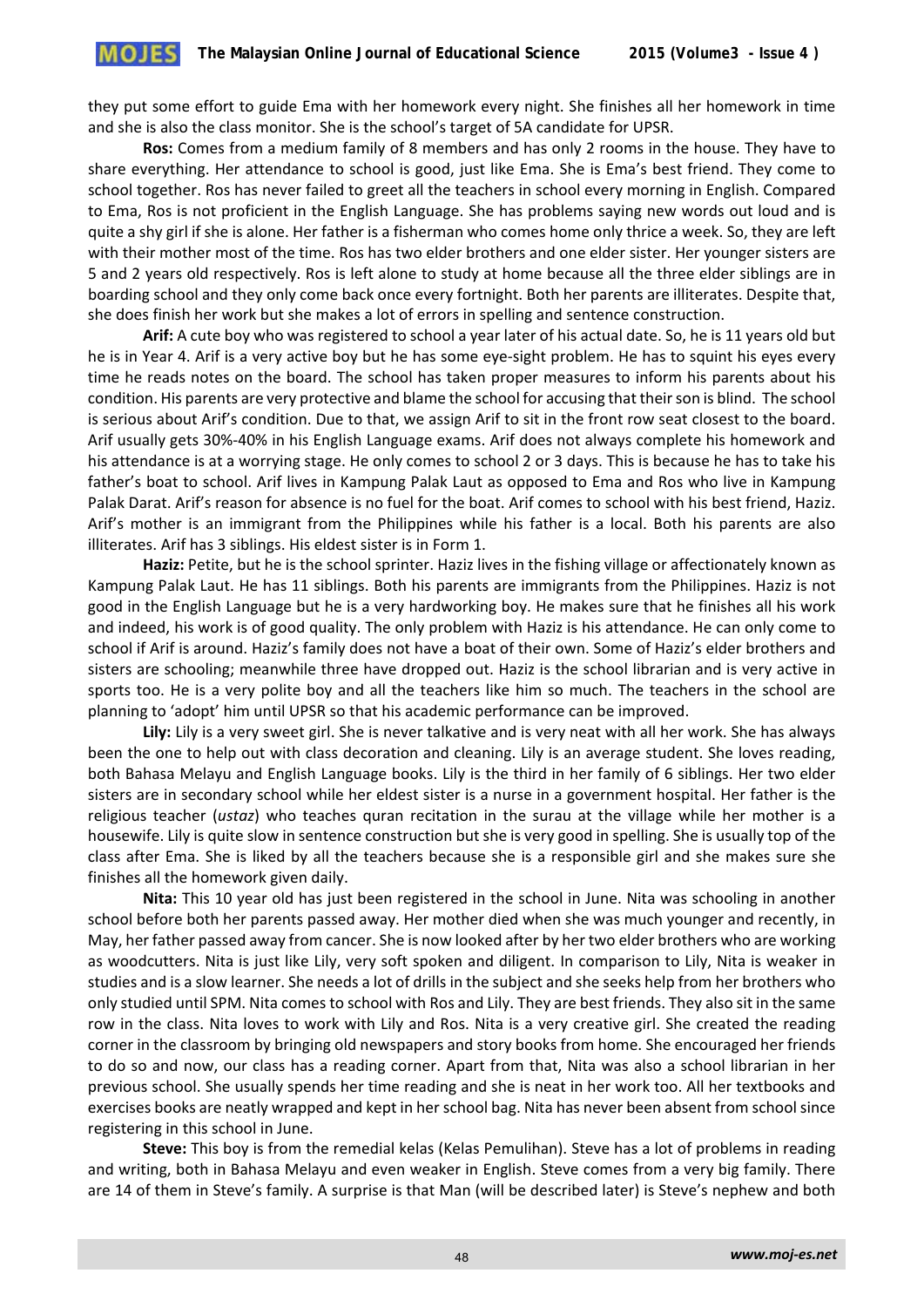of them are in the same class! Steve has an elder brother in Year 6 and younger brothers, one each in Year 1, 2 and 3. Steve is very good in skill work but is weak in academics. He has a lot of problems in attendance to school and this affects his studies even more. Both his parents are illiterates and will rarely be present in any of the school meetings. This makes it even difficult for us to discuss Steve's affairs with his parents. Other than that, Steve is just like other boys, playful and funny but he has never caused any serious disciplinary problems in the school.

**Asran:** Asran and Steve are cousins. Asran is much better in academic performance in comparison to Steve. Asran does have an attendance problem but not as serious as Steve. Asran has personally told us that he likes English Language because he likes games that we use in the classroom. Unlike Steve, Asran is from a small family of 4 members. He only has a younger brother in Year 3. His father does not stay with them because he works in the town. He only comes home once a month with groceries and money for them. Asran and his brother are taken care of by their mother who washes clothes from house to house to generate more income for the family. Asran's mother studied until Year 6. This helps him with his studies. His mother will be with him and his brother every night until they finish their homework. Asran comes in as number 3 after Ema and Lily in class. Asran has got potential but needs to be polished well so that he can perform in the UPSR. Asran is active in class and liked by all his friends.

**Man:** This nephew of Steve is just the size of Haziz. He loves to joke in the class and he will always have something to say that will make the whole class laugh. Man has the most beautiful writing among the boys. He writes neatly and he keeps his books clean and tidy. Man loves tenses so much but has much difficulty stringing words into sentences. Man, similar to Steve, is from a big family. There are 12 of them in his family. Man is the youngest. All his brothers, except one, are married. Man is slow in writing because he makes sure that he does not make any errors when he writes. This leaves him with not being able to copy what is written on the board in time. The teachers complain that Man is a very slow learner. As for us, we do disagree with that. Man, as we see him, is active and just wants to make sure his work is tidy. He is not like other children who will erase the mistake until the paper is torn. Man uses a pen to write and he makes sure he only puts a small line on the wrongly spelt words before continuing the work.

**Rafi:** It is a unique case with Rafi. He only came in to Year 4 in June after the school decided that he was no longer suitable for Year 3. Rafi was registered to Year 1 together with his younger brother but Rafi was 8 years old compared to the others in Year 1 who were only 7. Rafi acquired the lessons much faster than his classmates. The school discussed with his parents that he could be performing well in his studies if he is moved to Year 4, suitable with his age and maturity. Rafi is another active student in class. Even though he joined the class only in June, he is doing much better than his new classmates in Year 4 now. Rafi is the son of our school gardener. His father can speak English at a satisfactory level where message conveyed is understood. Rafi's father has asked me personally to give extra guidance to Rafi as his situation is different from his classmates. Rafi has a brother in Year 3 and a sister in Form 1. All the three of them are good in their studies and excel in class. Rafi wants to be a policeman when he grows up. He has never failed to offer us a smile every time he walks in front of us with "Hello" always the next word from that sweet boy.

**Fida:** Lastly, the cute Fida. Fida is like Nita, an orphan. Fida is looked after by her grandmother. This leaves her with a lot of house chores to be completed after school. Fida has an attendance problem and it is escalating weekly. Fida tells us that she was absent because she was tired after washing the clothes early in the morning! Like other girls in the class, Fida loves pink and her writing is neat too. She comes to school with her best friend in Year 3, Haridah. Fida is a very quiet girl. She does not talk until she is approached. We had difficulty in the beginning of the year identifying and relating to this girl because she did not talk at all when she was asked a few questions about herself. As days went on and activities were done in the class, Fida started talking a little. She still remains silent and will only ask question when probed. Fida needs a lot of guidance in reading and writing, what more in speaking where English language is concerned. She does not have any contacts with the language except in the classroom, just like her other classmates. In reference to the observation checklist, we can say that Fida's attendance is similar to Steve's. Fida's attendance is worrying teachers.

#### **Findings and Discussion**

We realize that all the participants did have some improvement in their writing process and this is evident in their samples of work. The only participant who did not improve at all was Steve. Steve had serious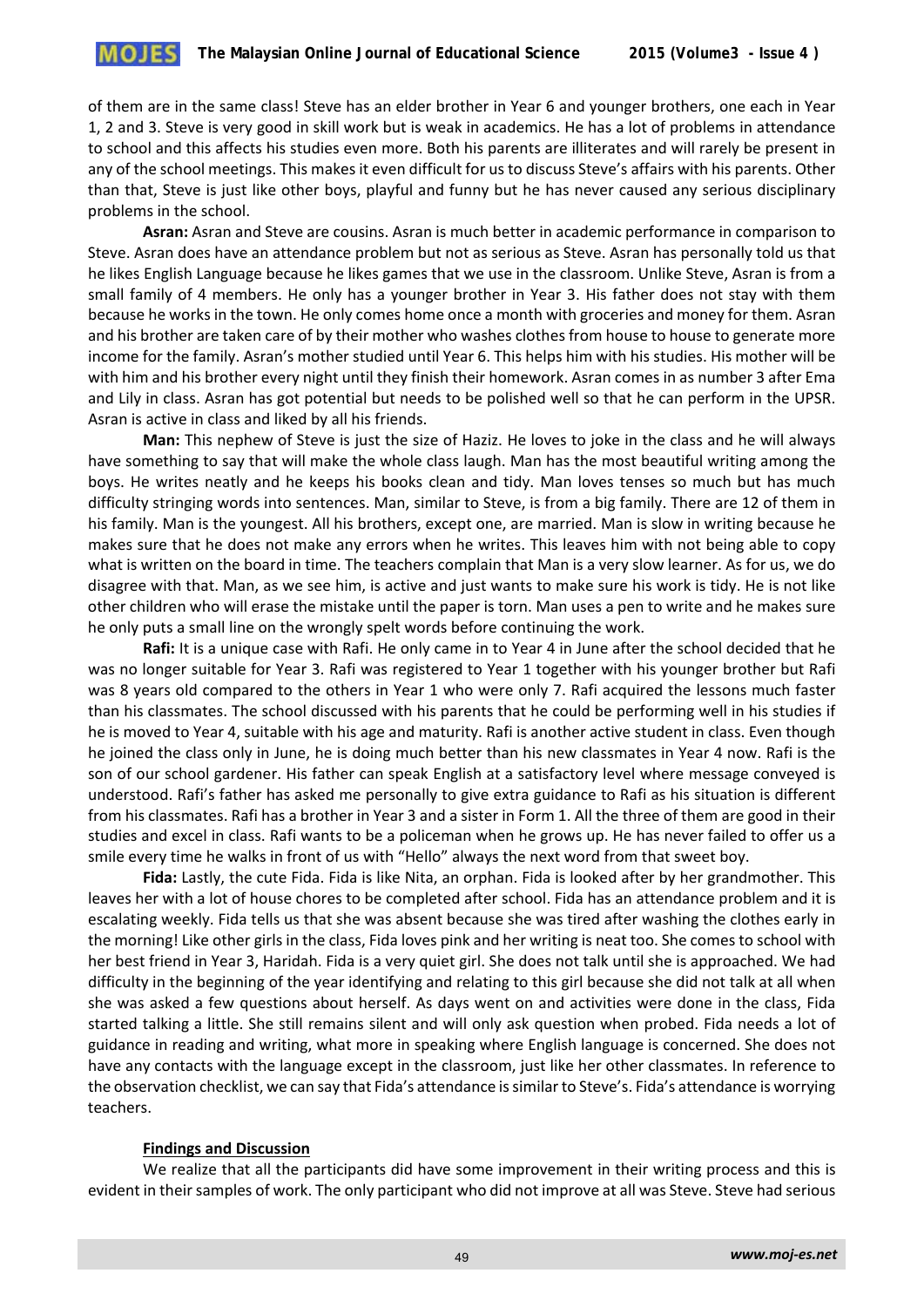

problem with attendance and in fact, he also lost many of his writing activity sheets which were supposed to be put together in his portfolio in the classroom.

#### **Table 1 Findings from the observation analysis**

| <b>Categories</b>          | <b>Expanding</b>                                                                   | <b>Developing</b>                                                                                         | <b>Beginning</b>                                                                                                                                                                                  | <b>Emerging</b>                        |
|----------------------------|------------------------------------------------------------------------------------|-----------------------------------------------------------------------------------------------------------|---------------------------------------------------------------------------------------------------------------------------------------------------------------------------------------------------|----------------------------------------|
| Name                       | Ema, Man & Rafi                                                                    | Asran & Haziz                                                                                             | Ros, Arif, Nita &<br>Lily                                                                                                                                                                         | Steve & Fida                           |
| Features of<br>improvement | -Tremendous<br>-More confident<br>in writing<br>-Helped friends<br>by proofreading | -Gradual<br>-Active in<br>brainstorming<br>but silent from<br>volunteering<br>-Improved on<br>punctuation | -Minor<br>-Had problems<br>identifying<br>errors<br>-Motivation<br>problem<br>-Focus on draft<br>work<br>-Constantly put<br>their work in<br>the portfolio<br>even after data<br>collection ended | -Very little<br>-Attendance<br>problem |

Based on the observation checklist analysis as presented in Table 1, we did a case by case analysis and also a cross-case analysis. In cross case analysis, we divided the participants into 4 categories of improvement. We coded their observation checklist by looking at the patterns of improvement. The coding used here was adapted from the British Columbia study (1999) in which they put the students' improvement into four bands as below:

- i) Emerging
- ii) Beginning
- iii) Developing
- iv) Expanding

## Ema, Man and Rafi (Expanding)

They showed tremendous improvement in their writing skills. Based on the observation checklist and the overall view of the portfolio, they constantly improved on their mechanics of writing because all their draft work helped them to make every piece of their writing a better one every time. We also realized that three of them became more confident in writing with some inclusion of Bahasa Melayu words in their reflection entries. All their work was neat in the portfolio and they made sure that they kept all the class tasks given in the drawer in the classroom. Besides that, Ema, Man and Rafi also helped to proofread their friends' work during the classes. They would always volunteer for their work to be read in front of the classroom even though there were times when each of their work had major grammatical errors. We can say that these three participants have shown that portfolio assessment is indeed a great learning tool in helping them to improve their writing skills.

# Asran and Haziz (Developing)

These two boys are of similar improvement traits. We can see that they both enjoyed working together every time there was pair work. They corrected each other's work and they would only present their work on volunteer basis occasionally. Most of the time, we would just call their names and they would come forward to share their writing with the rest of the class. Both Asran and Haziz were very active in brainstorming activities but they would remain silent when called to read or write voluntarily. They also showed that they love topics related to transportation and building. These boys had much difficulty recalling stories and they said that the stories are 'girl-type' of reading. They passed funny comments and remarks but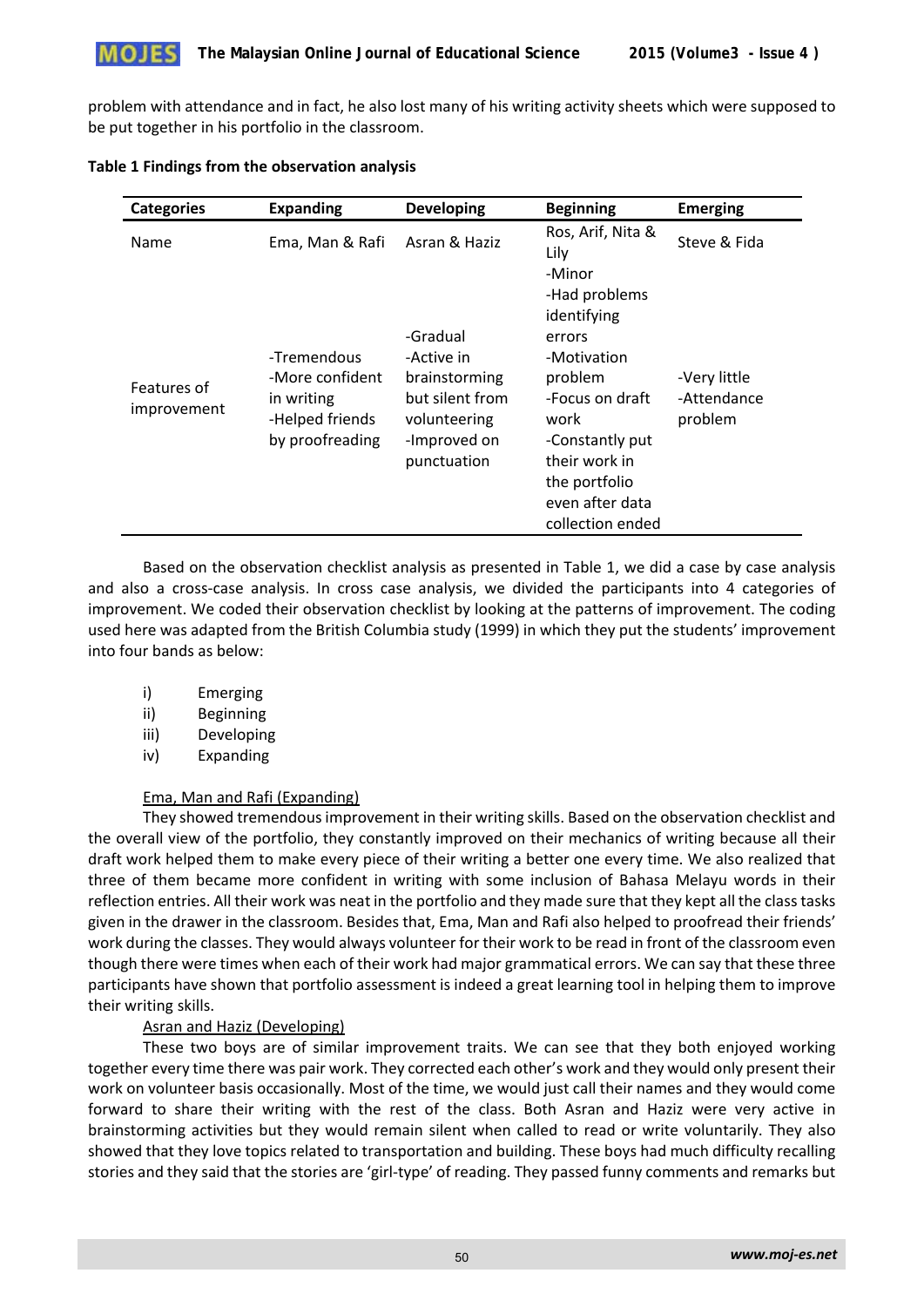showed major improvement in their writing activities. They acquired punctuation very well after a series of drilling. They can now write simple sentences in paragraphs.

#### Ros, Arif, Lily and Nita (Beginning)

What we mean by minor improvement is that these students showed only little improvement in the writing activities when portfolio was used in the class. We can say that these four students can be categorized as improving but needing a lot of guidance. Although their work was neat and tidy, they needed much reminding on punctuation. We instructed them to use the dictionary all the time to check on the spelling of the words that they were unsure. These four students have problems identifying their own errors and they rarely helped their friends with proof reading of the final draft. They also had something in common- problems coming forward to present their work. Even after we offered some reward for those who volunteered to present their work, these students still remained in their seats. We also realized that they like to focus very much on the draft and as we moved on to the revising component, they tend to be slow there. They needed more time in drafting their work. This is evident in the work in their portfolio.

#### Steve and Fida (Emerging)

As described earlier, these two students had serious attendance problems. Based on the observation checklist, we can see that they only attended the class twice throughout the data collection period. The percentage of their attendance was 25%. They did have a portfolio each but nothing much was in the content. Steven did publish his writing on the bulletin board once but Fida did not at all. We can say that portfolio assessment did not work with these students because of their attendance problem.

When we asked the participants for their response on what they think if their portfolios were assessed and awarded marks, and later the marks were made as their final marks for English Language, all the nine of them were ecstatic. They agreed and the following excerpts of what they said proved their liking for this authentic assessment:

'I like it. I will get good marks in English. Not like now, I get low marks because I can't do well in exam. If marks are taken from my portfolio, I will be happy. Portfolio is easy. I can discuss with my friends and can share answers. I like projects in portfolio where I can work with my friends.'

(Participant 2)

'I like portfolio as my marks because with portfolio I will get high marks. Sir gave me 35/50 for my portfolio. Usually I will only get 10/40 for my paper II. I will be sad. With portfolio, I get high marks and I am happy.' (Participant 8)

Participants were also asked if the portfolio helped them in writing. The responses were overwhelming because all of them agreed that it helped them in many ways.

 **'**There is improvement in my writing. My writing becomes neater and my paragraphing is better. Now, I think my writing is better because I keep all my exercises from class work in the portfolio and I will refer to it before I start with my new exercise that Sir gives in class.'

(Participant 1)

'Portfolio really helps me in writing. If I don't have portfolio, I may have lost all the photocopied exercises and I will never know how to write sentences. Now, with portfolio, I can write better and Sir says that my writing is neat.

(Participant 6)

When asked about what they liked best in the assessment, their responses were:

'I like to work with friends because when I forget, my friends remind me and when my friends forget, I remind them. It was fun to do the labelling of the parts of a bicycle, where we work together to get the highest marks for our group.'

(Participant 6)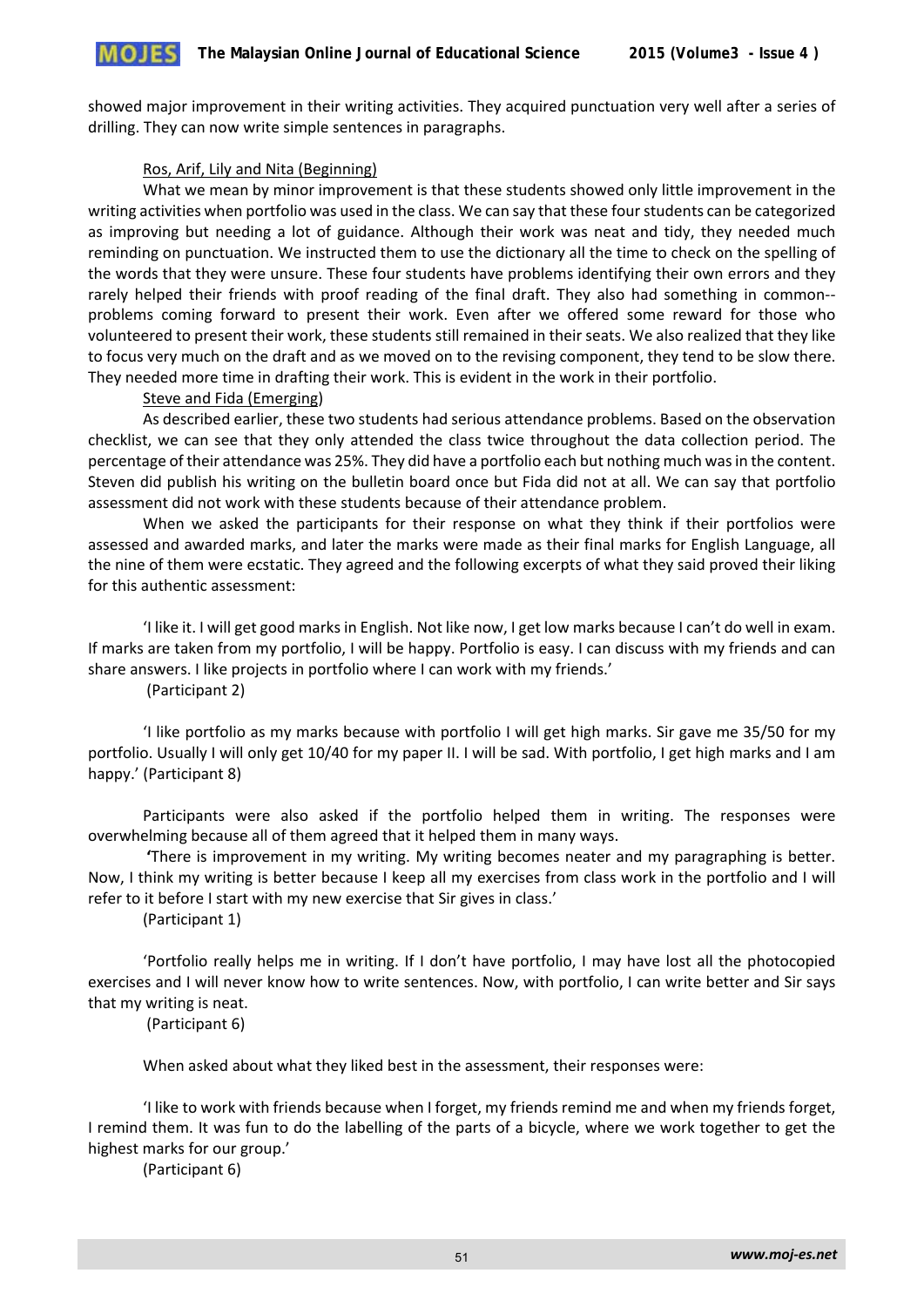'I like portfolio because most of the time I don't have to work alone. Sir will divide us into groups and pairs and we get to discuss answers. That is what I like the most in portfolio.' (Participant 2)

The participants were clear about the purpose of portfolio use in the classroom. They came to the realization that, with portfolio, they could learn English better without having to think of low grades that they used to get previously. Their work was systematic and organized with all the task sheets and exercises documented with days and dates written on every sheet.

Portfolio helps in their writing. This is not merely from what is stated in the literature review, but indeed it is proven in the present study. We saw tremendous and gradual improvement in mechanics of writing in our students' work. This is parallel with Hatcher and Goddard (2005) who noted that if students follow closely to the writing format given by the teacher, their writing will eventually improve and it will make them more confident to enjoy their work.

It was also evident in the data analysis that compilation of work helps the students for future references. This goes along with Collins (1992, p. 452) who defined portfolio as "a container of collected evidence with a purpose" where the evidence consists of documents that can be used by "one person or group of persons to infer another person's knowledge, skill, and/or disposition". We agree to this because in this study this is what we found the most. The students use their previous tasks as a guide for the present one as well as to reflect on what was missing in the previous one to avoid the mistake in the present task.

From the portfolio, the students learned to check their work and to help their friends. This is evident in the observation where we saw participants helping their weak friends (not to mention some did scold the others!). The important point is that learning takes place with the portfolio.

Besides sentence construction, we realized that portfolio was also helpful in group work. This is said by the students themselves when they were asked how it helps them:

'I like group work the best in portfolio. I love to see us working in groups and Sir awards something for the group which finishes early and gets the highest marks. I can see my friends and I are all happy with that.'

(Participant 7)

## **CONCLUSIONS**

As far as portfolio assessment is concerned, we believe that educators must be open to an array of ideas from authentic assessment. It is much talked about in today's agenda of educational issues where meaningful, authentic assessment is the key to improving the quality of education.

When portfolio assessment is to be used in the classroom, teachers must be prepared for the workload where if the number of students is unmanageable, teachers must be able to devise a method on monitoring the progress of each child. With that, an assistant teacher would be a helping hand.

The findings from our study suggest that students need attention from the teacher. We understand that from the portfolio, the teacher is able to see where the child is standing on the line of progress and can provide appropriate guidance and remedial activities to help the child further. Baack (1997) and Melville (1996) justified that portfolios also allow the teachers to track progress, view individual growth, and foster student reflection in a less stressful way.

Besides that, as far as teaching and learning is concerned, teachers are always looking for patterns in the students' improvement. The portfolio is the helping tool for teachers to make decisions upon a child's progress and thus, leads to the discussion with parents where evidence of the child's work in the classroom will make parents see where the child is going in his or her academic achievement. Ocak and Ulu (2009) elaborated that by using portfolio, parents agree that their children's progress is clearly evident with the proof of their work being kept and documented well in the portfolio.

Using portfolio in a classroom of young learners in a rural school is beneficial and effective in helping them in writing instruction in the English Language. This is evident from the abovementioned analysis and discussion. Much has been said and it is proven that portfolio use among young learners in assessing their writing skill is indeed a good, valuable idea. Portfolio assessment helps the students to 'tell' their teacher their problems in writing. However, most of the time, teachers tend to cross out mistakes and instruct students to do correction. Worse still, if the corrections are not made by the students and no follow up from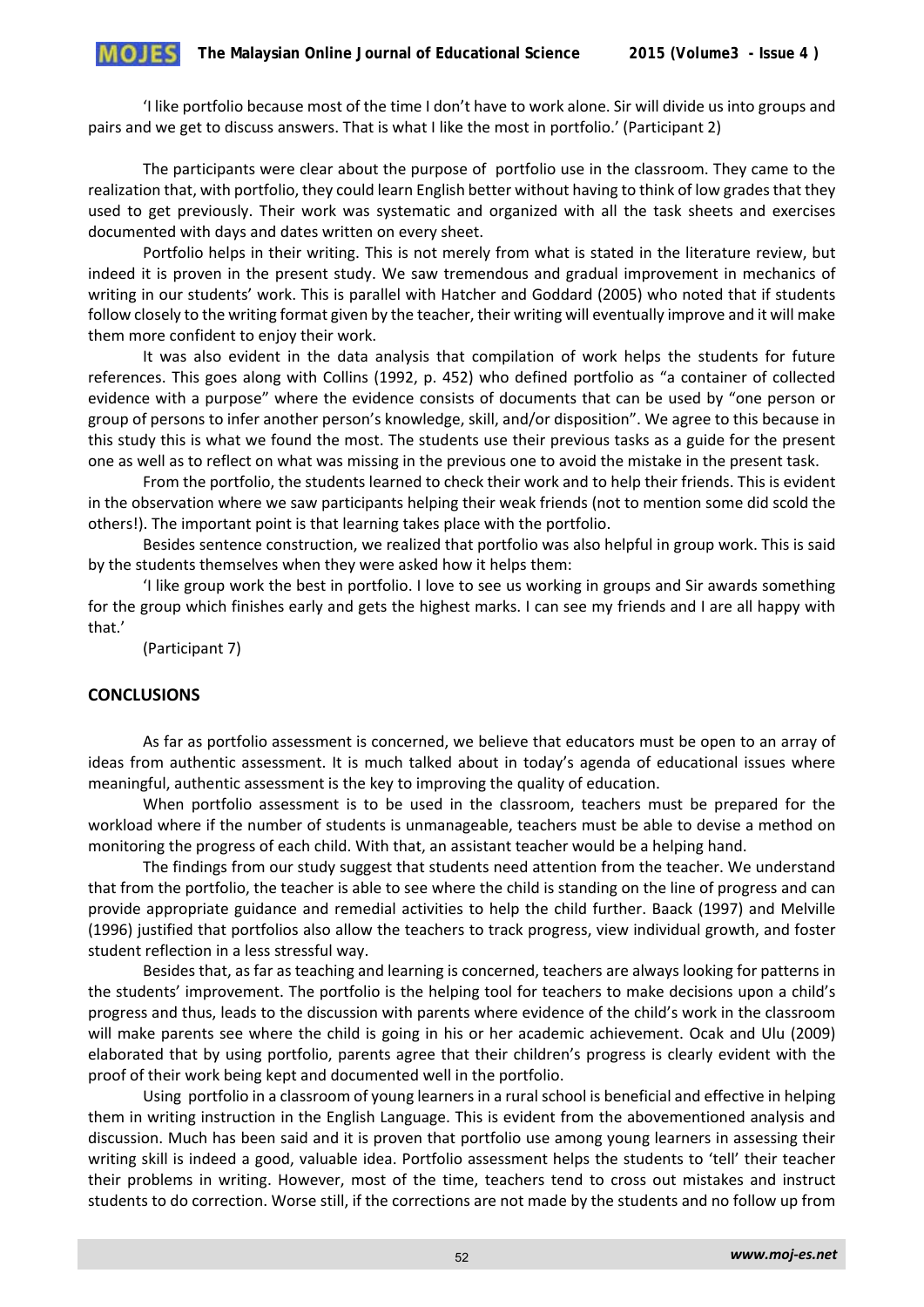

the teacher is evident to see if the students completed the corrections. With portfolio assessment, teachers have a "device" to see if the work is completed and students have a means to use it to express their problems to their teachers.

## **REFERENCES**

Baack, E. (1997). Portfolio development. *English Teaching Forum, 35*(2)*,* 38-43.

- Chen, Y., & Martin, M. A. (2000). Using performance assessment and portfolio assessment together in elementary classroom. *Reading Improvement, 37*(1)*,* 32-38.
- Collins, A. (1992). Portfolios in Science education: Issue in purpose, structure and authenticity. *Science Education, 76*(4)*,* 451-463.
- Columbia, B. (1999). *English as a second language learners: A guide for classroom teachers*. Canadian Cataloguing in Publication Data.
- Creswell, J. W. (2008). *Educational research: Planning, conducting, and evaluating quantitative and qualitative research* (3rd ed.). Upper Saddle River, NJ: Pearson.
- D'Angelo, B. J. (2009). Using portfolio assessment to discover student learning. Paper presented at the 74th Annual Convention of the Association for Business Communication, November 4-7, Portsmouth, Virginia.
- Fahed Al-Serhani, W. (2007). *The effect of portfolio assessment on the writing performance of EFL secondary school students in Saudi Arabia*. (Unpublished M.A thesis, Taibah University, Saudi Arabia).
- Garcia, L., Meyer, J., & Walsh, L. (2002). Improving student writing skills in the primary grades. (Master of Arts Action Research Project, St. Xavier University and SkyLight Professional Development, 2002). (ERIC Document Reproduction Service No. ED 469 150)
- Gürbüz Ocak, & Mustafa Ulu (2009). The views of students, teachers and parents and the use of portfolio at the primary level. *Procedia Social and Behavioral Sciences, 1,* 28–36.
- Hatcher, D. & Goddard, L. (2005). *The writing process: A step by step approach for everyday writers. ........*Landa Books.
- Lipson, M. Y., Mosenthal, J., Daniels, P., & Woodside-Iron, H. (2000). Process writing in the classrooms of eleven fifth-grade teachers with different orientations to teaching and learning. *The Elementary School Journal, 101*(2)*,* 209-232.
- Losardo, A., & Syverson, A. N. (2001). *Alternative approaches to assessing young children*. Baltimore, MD: Paul H. Brookes.

Melville, C. (1996). Portfolios in the world language classroom. *Northeast Conference, 40,* 52-54.